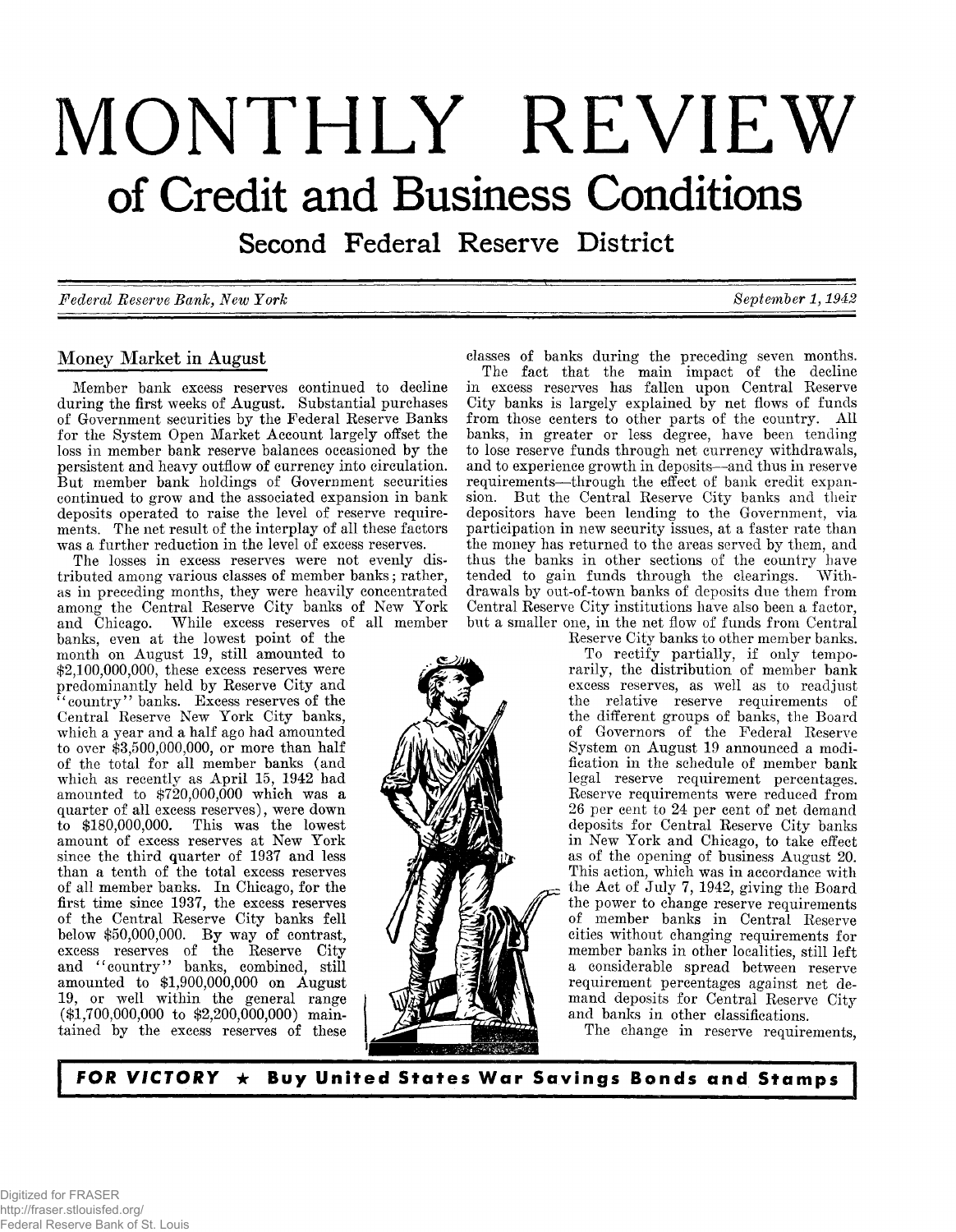



**taken by itself, had the effect in New York City of transferring \$345,000,000 from required reserves to excess reserves; in Chicago the resultant increase in excess reserves amounted to about \$70,000,000. In consequence of the change in reserve requirements, excess reserves of New York City banks increased from \$180,000,000 on Wednesday, August 19 to \$525,000,000 at the opening of business on August 20, and for all member banks excess reserves rose from \$2,100,000,000 to more than \$2,500,000,000. By August 26, however, the excess reserves of New York City banks had been drawn down to \$370,000,000, largely as a result of heavy Treasury withdrawals of Government " war loan" deposits, which substantially exceeded the amount of Government checks deposited in these banks.**

**Member Bank Reserve Requirements**

| Classes of deposits and banks                                                                                                                                                        | Basic<br>statutory<br>require-<br>ments | Apr. 16.<br>31, 1941                     | Nov. 1.<br>$1938 - Oct.$   $1941 - Aug.$<br>19.1942 | Effective<br>Aug. 20,<br>1942 |
|--------------------------------------------------------------------------------------------------------------------------------------------------------------------------------------|-----------------------------------------|------------------------------------------|-----------------------------------------------------|-------------------------------|
| On net demand deposits:<br>Central Reserve City<br>Reserve City. $\dots \dots \dots \dots$<br>$Country \dots \dots \dots \dots \dots \dots$<br>On time deposits:<br>All member banks | 13<br>10<br>3                           | $^{22}_{17}\frac{3}{12}$<br>$12 \,$<br>5 | 26<br>20<br>14                                      | 24<br>20<br>14                |

**During August both Government expenditures and borrowings were at exceptionally high levels. War expenditures, which are currently accounting for nine tenths of Government disbursements, reached \$4,800,000,000, a figure which compares with \$4,500,000,000 in July and \$1,450,000,000 in November, 1941, prior to our entrance into the war. As was also the case in July, new money borrowings by the Government (exclusive of special issues to Government trust funds) substantially exceeded \$4,000,000,000. Securities sold during August included \$1,609,000,000 of % per cent certificates of indebtedness, \$1,236,100,000 of the " tap" issue of 2% per cent Treasury bonds, 1962-67, reopened for a twelve day period, approximately \$1,050,000,000 of War Savings bonds and tax anticipation notes, and \$500,000,000 (net) of Treasury bills. On the certificate of indebtedness issue, the book credit method of payment was employed to approximately the same extent as on the June offering of** *%*

**per cent certificates; in the Second Federal Reserve District the proportion of book credit payments was again somewhat over 80 per cent, while for the country as a whole the proportion of two-thirds book credit and one-third cash, which obtained on the June issue, was** repeated on the August issue. On the " $tap$ "  $2\frac{1}{2}$  per **cent bonds of 1962-67 (excluding \$135,000,000 for Government investment accounts) cash payments were made to the extent of 15 per cent in this District as compared with somewhat over 35 per cent for the country as a whole.**

**As a result of use of the book credit method of payment for bonds, certificates of indebtedness, and tax notes sold during August, the Treasury received aggregate credits to war loan accounts carried with qualified depositaries of approximately \$2,000,000,000. On the other hand, frequent calls were issued for repayment of funds from those accounts on days when the Treasury was not receiving considerable direct cash proceeds from new security issues. The repayments, in fact, exceeded new credits to war loan account with the effect of reducing somewhat the aggregate of accumulated Government balances with war loan depositaries. Reflecting high percentages of participation by Second District banks and investors in recent market issues of Government obligations, together with greater use in this District of the book credit method of payment, a disproportionately high percentage of the repayments was made by Second District institutions, New York City banks in particular. Of the aggregate of \$2,100,000,000 called for repayment during August, \$1,200,000,000 was drawn from banks in New York City.**

**Net purchases of Government securities for the System Open Market Account, which had amounted to \$382,000,000 during the four statement weeks ended July 29, came to \$338,000,000 during the three weeks ended August 19. In the succeeding week, following the reduction in legal reserve requirement percentages applicable to the Central Reserve City banks, there was a net decrease of \$60,000,000 in System Account holdings, primarily as a result of the redemption, without replacement, of Treasury bills maturing August 26, and as a result of the resale by System Account of bills** which had been acquired under a "repurchase" option. **Provision was made earlier in the month by the Federal Open Market Committee for the acquisition by Federal Reserve Banks of Treasury bills subject to the granting to the sellers of such repurchase options, as announced by the Board of Governors of the Federal Reserve System on August 7. The announcement covering this action, which has the effect of making it possible to liquidate Treasury bills to meet temporary needs for cash, is reproduced on the following page.**

## **Member Bank Credit**

**As a result of further large purchases of new issues of United States Government securities, total loans and investments of weekly reporting member banks in 101 leading cities rose \$1,121,000,000 during the four weeks' period ended August 19. The increase in holdings of Government securities amounted to \$1,207,000,000, of which \$373,000,000 was in the New York City banks. Reflecting purchases of the new** *%* **per cent issue, cer-**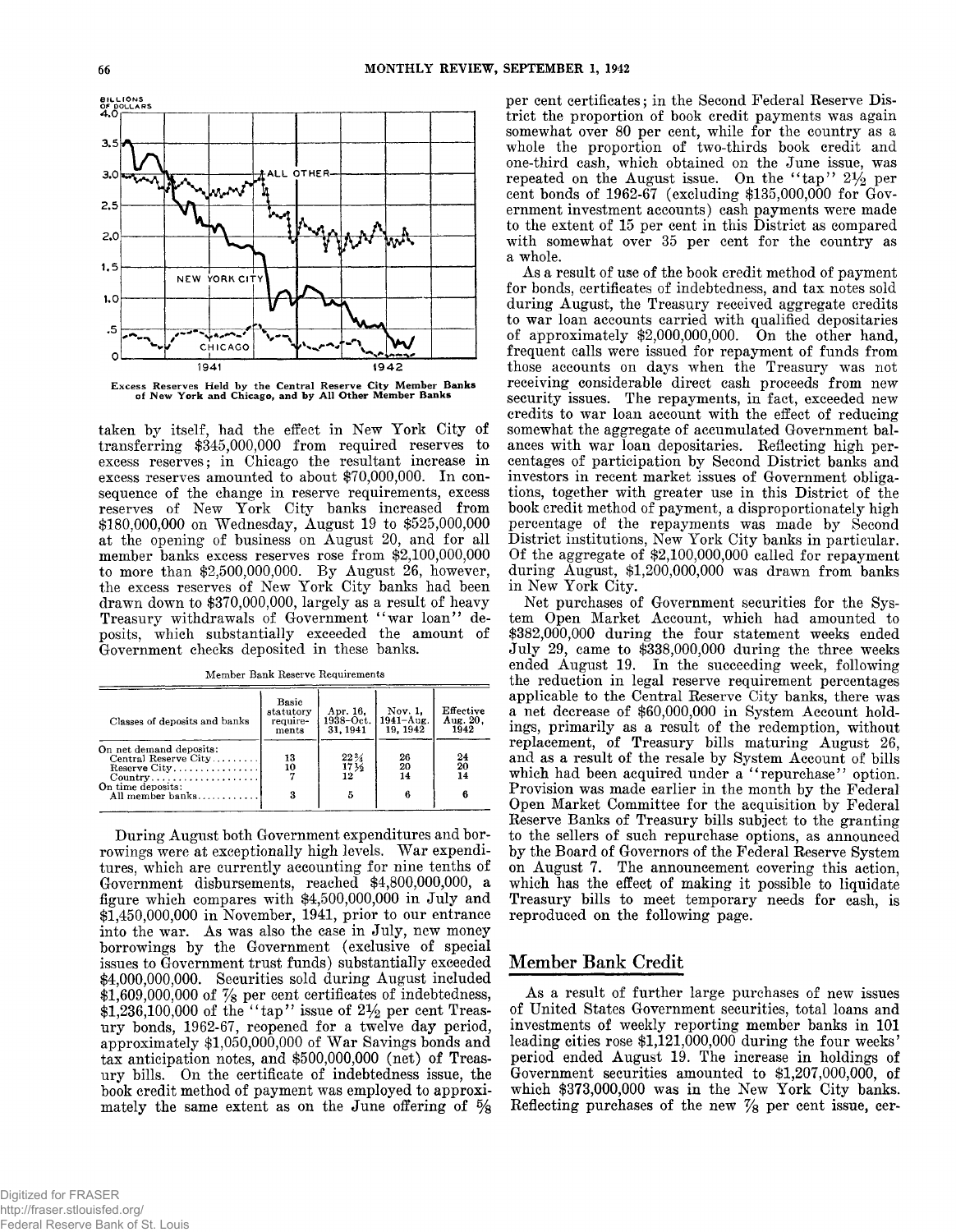**tificates of indebtedness held by reporting banks in 101 cities rose \$797,000,000, of which slightly over one third was accounted for by the New York City banks. There was also a considerable increase in holdings of Treasury bills, \$356,000,000, about equally divided between the New York City banks and those in the other reporting centers. During the four weeks' period the group of reporting banks taken as a whole enlarged their Government bond portfolios to the extent of \$124,000,000 while reducing holdings of Treasury notes by \$81,000,000.**

**In contrast to the substantially increased holdings of Government securities, total loans of reporting member banks declined \$130,000,000 between July 22 and August 19. Loans of New York City banks declined \$25,000,000, reflecting primarily a decreased volume of loans to brokers and dealers. Commercial, industrial, and agricultural loans of the New York City banks, however, were up \$18,000,000, as the gain during the week ended July 29, when commodity loans aggregating about \$40,000,000 were made, more than offset declines during the three following weeks. In the rest of the country, commercial, industrial, and agricultural loans of reporting banks declined \$58,000,000 further.**

**Adjusted demand deposits for the reporting banks in 101 cities rose \$405,000,000 during the period, but all of the rise was in out-of-town banks; New York City member banks reported a decline of \$40,000,000. Through book credit payments on the certificates of indebtedness and 2% per cent bonds, U. S. Government deposits were built up to the extent of \$56.1,000,000, and in this case the major share, \$451,000,000, was in New York City banks. This increase, however, was eliminated in the week ended August 26 by heavy Treasury calls on these deposits, and further reductions were in prospect.**

**Based upon preliminary call report data for June 30, Government security holdings of all member banks rose \$4,546,000,000 during the first half of 1942. Of this amount \$1,285,000,000 was accounted for by New York City banks. On June 30, 1942, holdings of Government securities amounted to 61 per cent of the total loans and investments of New York City banks compared with 56 per cent at the end of 1941. For all other member banks, the ratio of Government securities to total loans and investments rose from 40 per cent to 47 per cent between December 31, 1941 and June 30, 1942. On the other hand, a contraction in other investments and in loans has been in evidence in recent months. Loans and investments, other than U. S. Government**

| Money Rates in New York |  |  |
|-------------------------|--|--|
|-------------------------|--|--|

|                                                                                                            |                                      | Aug. 30, 1941 July 31, 1942 Aug. 29, 1942         |                                                   |
|------------------------------------------------------------------------------------------------------------|--------------------------------------|---------------------------------------------------|---------------------------------------------------|
| Stock Exchange call $\{loans \ldots \}$                                                                    |                                      |                                                   |                                                   |
| Stock Exchange 90 day $\{$ loans                                                                           | $\frac{1}{1}$<br>$\frac{1}{12}$<br>% | *1 $\frac{1}{4}$<br>$\frac{5}{8}$ = $\frac{3}{4}$ | *1 $\frac{1}{2}$<br>$\frac{5}{6}$ - $\frac{3}{4}$ |
| Prime commercial paper-4 to 6 months                                                                       |                                      |                                                   |                                                   |
| $Bills - 90$ days unindorsed                                                                               |                                      |                                                   |                                                   |
| Yield on % per cent Treasury note due<br>March 15, 1945 $(\text{tax}$ exempt $), \ldots$                   | 0.34                                 | 0.56                                              | 0.55                                              |
| Average yield on taxable Treasury notes<br>$(3-5 \text{ years}) \dots \dots \dots \dots \dots \dots \dots$ | 0.59                                 | 1.22                                              | 1.25                                              |
| Average vield on tax exempt Treasury<br>bonds (not callable within 12 years).                              | 1.96                                 | 2.00                                              | 2.02                                              |
| Average vield on taxable Treasury bonds<br>$(not$ callable within 12 years)                                | 2.12                                 | 2.34                                              | 2.34                                              |
| Average rate on latest Treasury bill sale                                                                  | 0.114                                | 0.369                                             | 0.369                                             |
| 91 day issue<br>Federal Reserve Bank of New York dis-<br>count rate.:                                      |                                      |                                                   |                                                   |
| Federal Reserve Bank of New York buy-<br>ing rate for 90 day indorsed bills                                | ⅓                                    | ⅓                                                 | ⅓                                                 |

\* Nominal

### Purchase and Resale of Treasury Bills by Federal Reserve Banks

On April 30, 1942, as an added means of assuring the liquidity of investments in Treasury bills, aside from the short maturity and ready marketability of the securities, the Board of Governors of the Federal Reserve System announced that the Federal Open Market Committee had directed the Federal Reserve Banks to purchase for the System Open Market Account all Treasury bills that might be offered to them, on a discount basis at the rate of % per cent per annum.

On August 7, 1942, a further announcement was made by the Board of Governors of the Federal Reserve System, that

" The Federal Open Market Committee has supplemented its direction of April 30, 1942, to the Federal Reserve banks to purchase all Treasury bills that may be offered to 6uch banks on a discount basis at the rate of  $\frac{3}{8}$  per cent per annum, by a further direction that any such purchases shall, if desired by the seller, be upon the condition that the Federal Reserve bank, upon the request of the seller before the maturity of the bills, w ill sell to him Treasury bills of a like amount and maturity at the same rate of discount."

Sellers desiring this option to repurchase Treasury bills sold by them to this bank, are being requested to so notify this bank in writing at the time of sale. This arrangement enables banks and others, who have bought Treasury bills and encounter a temporary need for cash, to sell Treasury bills to a Reserve Bank with assurance that they will be able to repurchase the bills later at the same rate of discount.

**securities, of all member banks declined \$1,263,000,000 during the first half of the year. In New York City the reduction amounted to \$163,000,000. Since the end of June, weekly reports from member banks in 101 leading cities indicate a continuation of the increase in holdings of U. S. Government securities and, for banks outside New York, some further decrease in loans and investments other than Government securities.**

## **War Financing**

**During August Government borrowing, in meeting the financial requirements of the war, aggregated about \$4,400,000,000. The financing included a third issue of certificates of indebtedness, a renewed offering of the so-called " tap" issue of 2% per cent bonds of 1962-67, and a further increase in the outstanding volume of Treasury bills, as well as continued sales of Savings bonds and tax anticipation notes. Sales of various types of securities during August are listed in the following table.**

**\$1,609,000,000— % per cent certificates of indebtedness 1,236,000,000— registered 2***y2* **per cent bonds of 1962- 67 (reopened " tap" issue) 700.000.000— War Savings bonds (estimated) 500.000.000— Treasury bills (net receipts) 350.000.000— tax anticipation notes (estimated net receipts)**

**Supplementing the activities of the War Savings Staff, in promoting the sale of War Savings bonds and stamps to smaller investors, the Victory Fund Committees played an active role throughout the country in soliciting subscriptions, on the part of institutional and other large investors, to Government obligations, particularly the reopened " tap" issue of 2% per cent bonds, the % per cent certificates of indebtedness, and Series F and G War Savings bonds.**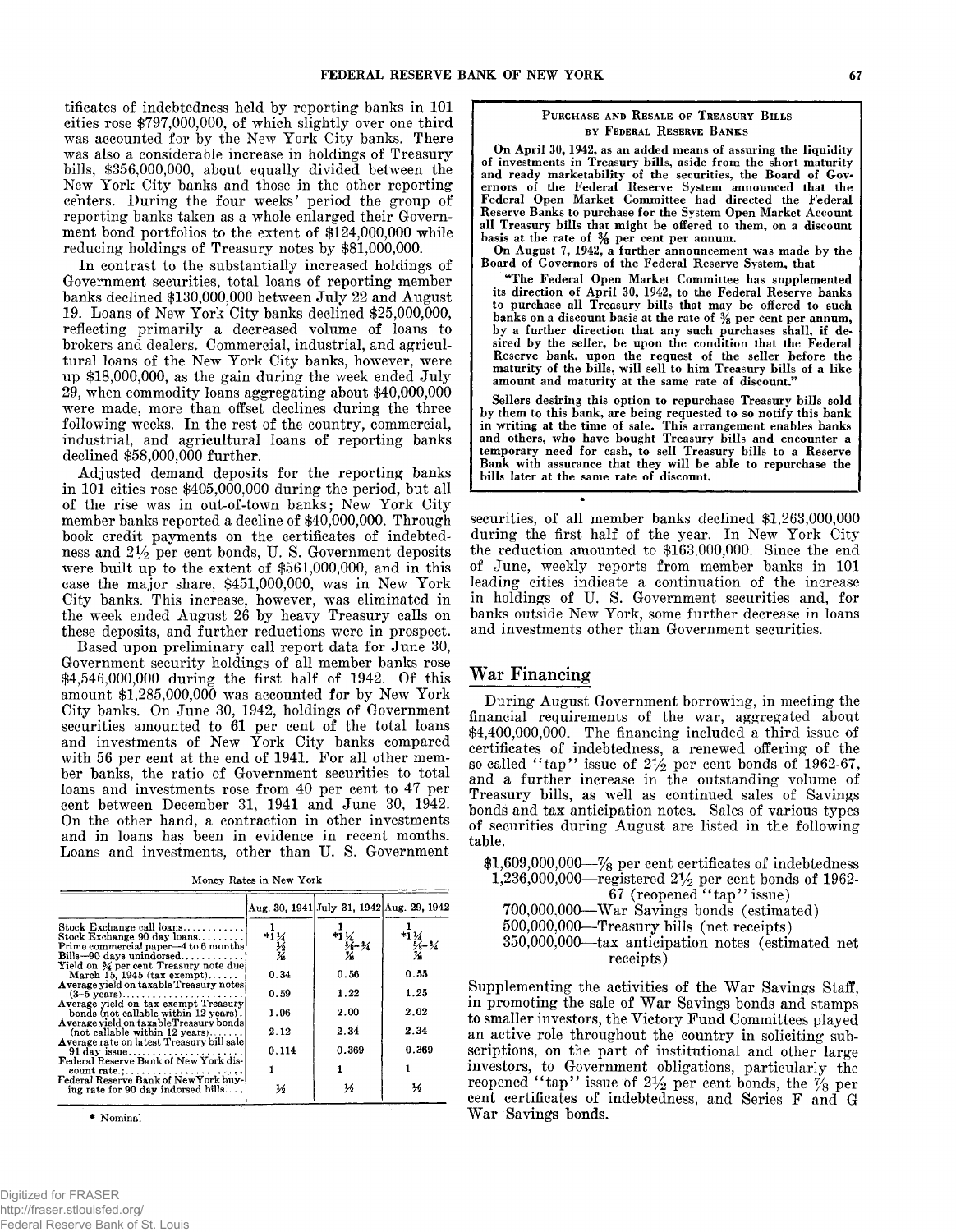**The new issue of \$1,609,000,000 certificates of indebted**ness, bearing interest at the rate of  $\frac{7}{8}$  per cent, dated **August 15, 1942, and maturing August 1, 1943, was** offered by the Treasury on August 6. The term,  $11\frac{1}{2}$ **months, compared with a little over 7 months for the** June issue of  $\frac{5}{8}$  per cent certificates and  $6\frac{1}{2}$  months **for the original April issue which carried a coupon rate** of  $\frac{1}{2}$  per cent. The books remained open two days and **subscriptions totaled \$3,273,000,000, a somewhat larger amount than on either of the two previous issues and the distribution was somewhat wider. Subscriptions of \$25,000 or less were accepted in full (\$71,000,000) and the larger subscriptions were allotted on a 48 per cent basis. Allotments to subscribers in the Second Federal Eeserve District (\$699,000,000) amounted to 43 per cent of the total; this compares with 46 per cent on the June issue of certificates and 55 per cent on the April offering. The relatively larger purchases of the new certificate issue in other districts apparently were accounted for by increased familiarity with this type of security, the higher coupon rate, and the generally more favorable excess reserve positions of banks in other sections of the country.**

**On August 3, the Treasury reopened its books for subscriptions to its 2% per cent registered bonds of 1962-67,** which had first been sold as a "tap" issue last May. **During the twelve days, August 3-15, that the books remained open, subscriptions (which were accepted in full) totaled \$1,236,100,000, including \$135,000,000 purchased for Treasury investment accounts. In May, subscriptions for these bonds were taken for ten days and totaled \$882,100,000, of which \$55,200,000 were purchased for Treasury investment accounts. The issue was especially designed for purchase by insurance companies, savings banks, trust funds, and large private investors ; commercial banks were not eligible to enter subscriptions for their own accounts, and will not be eligible to purchase them until 1952, at which time they will first become available in coupon form. As indicated in the table below, insurance companies purchased nearly 70 per cent of the total sales to the public under the new offering of these bonds. The bulk of the insurance company subscriptions were placed in the Second Federal Reserve District.**

Subscriptions to Additional Issue of 21/2 Per Cent Treasury Bonds of 1962-67

|                           | Country total*                                          | Second Federal<br><b>Reserve District</b>               |
|---------------------------|---------------------------------------------------------|---------------------------------------------------------|
| Individuals<br>All others | 762,000,000<br>124,400,000<br>35,600,000<br>179,100,000 | \$603,900,000<br>64.100.000<br>10,200,000<br>73,800,000 |
|                           |                                                         | \$752,000,000                                           |

**\* Exclusive of subscriptions entered by or for Government agencies.**

**Sales of War Savings bonds, estimated at \$700,000,000 for August, were materially smaller than in July (\$901,000,000), when larger investors, taking advantage of the increase in the limit upon holdings of Series F and G bonds, purchased large volumes of those bonds. (Total sales of Series F and G War Savings bonds during July almost exactly equaled the peak figure for January, when there was a concentration of purchases under the previous limit.) While sales of War Savings bonds of all classes fell not only below the July total**

**but also below the \$815,000,000 revised quota set by the Treasury for August, the aggregate was considerably ahead of the totals for May and June. Sales of bonds by agencies other than post offices in the Second Federal Reserve District during August were estimated at about \$105,000,000, substantially below the July total, and also slightly below the February-June average, although nearly double the sales in August of last year.**

**About \$500,000,000 in " new money" was raised from sales of Treasury bills during the four weeks ended August 26. In each of these weeks a new issue of \$350,000,000 was offered, or a total of \$1,400,000,000, whereas bill maturities during this period came to only \$900,000,000. In addition, the Treasury received an estimated \$350,000,000 from the further sale of tax anticipation notes.**

**On August 24 the Secretary of the Treasury announced that \$342,000,000 of 2 per cent Treasury notes maturing September 15 and \$320,000,000 of** *%* **per cent R.F.C. notes due October 15 would be paid off in cash and that part of the funds for these redemptions would be obtained from " new money" financing in September.**

# **Security Markets**

**Despite the continued heavy volume of Treasury borrowing, Government bond prices held relatively steady during August. Trading activity was relatively limited. Following the Treasury's announcement that subscrip**tion books for the  $2\frac{1}{2}$  per cent bonds of 1962-67 would be **reopened on August 3, market prices of long term taxable Treasury bonds dipped slightly on August 3 and 4, reflecting sales of outstanding securities to obtain additional funds for purchases of the " tap" issue. These losses, however, were generally soon recovered and prices at the end of the month were at approximately the same levels as at the beginning.**

**Prices of three to five year taxable Treasury notes, in continuation of a tendency apparent during the preceding month, declined, and the average yield rose from 1.22 per cent on July 31, to 1.25 per cent at the end of August. On the other hand, yields on the three issues of certificates of indebtedness now outstanding tended downwards as the month progressed. The average rate at which new Treasury bill offerings were sold continued stable and close to the % per cent buying rate of the Federal Reserve Banks.**

**Municipal bond prices rose further during August, as evidenced by a decline in the average yield on prime municipal bonds computed by Standard and Poor's Corporation from 2.29 on July 29 to 2.26 on August 26. Highest grade corporate bonds also edged upwards during August, to the highest levels attained since last December. Prices of medium grade corporate bonds showed firming tendencies.**

**Following some further recession during the first few days of August, stock prices moved upwards through the 24th of the month. During this period Standard's 90 stock price index rose 3 per cent. Although industrial stock prices shared in the advance, railroad stocks, which were in particular demand reflecting much improved earnings reports, showed an average gain of 6 per cent. As a result of declining tendencies during the final week of the month, however, both industrial and railway stocks**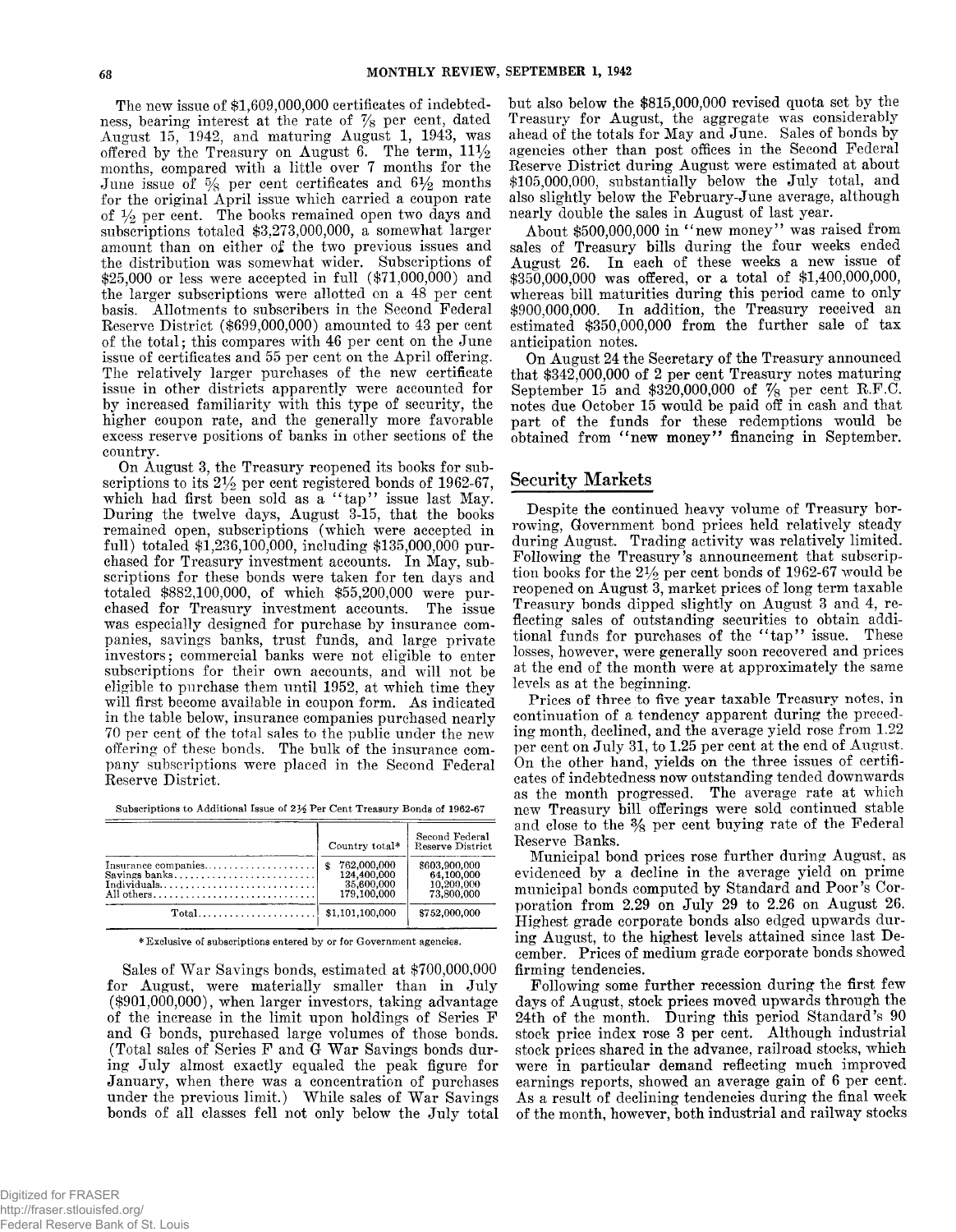**were quoted on August 31 at levels only slightly higher than had prevailed a month earlier; utility stocks showed little net change for the month as a whole.**

## New Security Issues

**During August the volume of corporate and municipal new security issues declined further to the low level of \$71,000,000. Corporate financing amounted to \$56,000,000, or about the same as the reduced total of the previous month. Practically all of the corporate total represented funds to be used for new capital purposes. Municipal security awards aggregated only \$15,000,000, the lowest monthly total in several years.**

**The bulk of corporate financing was accounted for by two private sales; there were no public offerings in excess of \$2,000,000 during the month. The Southern Bell Telephone and Telegraph Company sold to a group of insurance companies \$35,000,000 of** *2 %* **per cent debentures due in 1972, priced at 98% to yield 2.83 per cent. Of the proceeds, \$31,000,000 was to provide for repayment of advances from the parent American Telephone and Telegraph Company. The other large private sale was that of \$12,000,000 Great Lakes Pipe Line Company 3^4 per cent debentures due in 1957.**

## **Foreign Exchanges**

**During August the discount quoted for the unofficial rate on the Canadian dollar widened somewhat in New York. After holding at about 10 per cent for some time, the discount increased to 11 per cent on August 27, the lowest quotation at which the Canadian currency had been traded in the unofficial market since May 25. A discount of about 10% per cent was quoted at the end of the month.**

**Although there was little net change shown for the month as a whole, the free rate for the Argentine peso fluctuated considerably during August. The peso advanced steadily during the first few days of the month to a quotation of \$0.2390 on August 5, the highest level since December 5, 1941. Subsequently, the rate receded 23 points to \$0.2367. However, the quotation again turned upward, recovering 8 points to reach \$0.2375 at the end of August, as compared with \$0.2380 at the close of July. The temporary rise in the early part of the month reflected a corresponding decline in the peso rate for dollars in Argentina. The only other noteworthy fluctuation occurred in the free Swiss franc, the rate for which had declined 35 points to \$0.2985 offered, by August 27. However, the exchange recovered by the end of the month to \$0.3025 offered, which was about the same as a month ago. Other foreign exchanges in the New York market remained inactive during August.**

## **C om m odity Prices**

**Wholesale commodity prices, as reflected in the Bureau of Labor Statistics comprehensive weekly index, rose a little further during August to the highest point since 1926, owing principally to increases in farm and food prices not under ceiling regulations. The index of food prices alone advanced nearly 2 per cent between July 25**

**and August 22. The all-commodities price index on August 22 stood about one-third higher than at the beginning of the war in 1939, and 7 per cent above the level at the time of our own entry into the war, as the accompanying table shows. Prices of farm products generally have risen nearly 75 per cent in the past three years and 17 per cent since December 6 of last year. On the other hand, prices of all commodities other than farm products and foods have fluctuated within relatively narrow ranges in recent months; the index for this group of commodities on August 22 showed an advance of 19 per cent over August 26, 1939.**

**Quotations for livestock showed substantial advances during August, owing partly to heavy demand for meat products for Lend-Lease and other Government purposes, and partly to limited marketings during this time of the year. Around the middle of the month hogs in Chicago reached \$14.96 a hundredweight— the highest since 1920 — and steers in the same market averaged \$15.17 a hundredweight; the latter quotation was equal to the 1937 peak and otherwise was the highest since 1928. Subsequently, some downward reactions developed in livestock quotations, apparently reflecting the possibility that price ceilings might be set for farm products.**

**Despite the record carryover of wheat in this country, wheat prices moved irregularly higher during August, owing in part to the limited free offerings of the new crop. According to the Department of Agriculture, prices received by farmers for wheat on August 15 were still about 30 per cent below computed parity. On August 8 the Department of Agriculture's first estimate of this year's cotton crop placed the crop at 13,085,000 bales, which would be the largest crop since the record one of 1937.**

**Average living expenses for wage earners and lower salaried workers in large cities, according to the Bureau of Labor Statistics indexes, rose about V**2 **per cent further between June 15 and July 15 to the highest point since late in 1930, 19 per cent above the June, 1939 level, and 6 per cent higher than in November, 1941. The largest advances have occurred among food prices; the Bureau's group index of retail food prices in July was one-third higher than in June, 1939, and 10 per cent above November, 1941. Retail price indexes for items of clothing and housefurnishing are 25 and 22 per cent, respectively, higher than before the war; prices in these classifications, however, have shown relatively slight changes since last May, when the General Maximum Price Regulation became effective. Apparently reflecting rental controls by the Office of Price Administration**

**United States Bureau of Labor Statistics Weekly Indexes of Wholesale Commodity Prices**

|                                                           |                                      | Percentage change Aug. 22, 1942<br>compared with |                    |                  |                           |
|-----------------------------------------------------------|--------------------------------------|--------------------------------------------------|--------------------|------------------|---------------------------|
|                                                           | August 22.<br>1942<br>$(1926 = 100)$ | Aug. 26,<br>1939                                 | Dec. 6.<br>1941    | Mar. 28.<br>1942 | July 25.<br>1942          |
| All commodities                                           | 98.9 <sub>v</sub>                    | $+32.2$                                          | $+7.3$             | $+1.5$           | $+0.5$                    |
| $\mathbf{Raw}$ materials<br>Manufactured products.        | 101.0<br>99.1p                       | $+52.6$<br>$+25.0$                               | $^{+12.2}_{+5.5}$  | $^{+2.7}_{+1.2}$ | $\substack{+1.2 \\ +0.3}$ |
| Farm products. $\ldots$<br>Foods<br>All commodities other | 106.4<br>100.8                       | $+74.1$<br>$+51.1$                               | $+17.2$<br>$+13.6$ | $+2.9$<br>$+5.1$ | $^{+0.9}_{+1.9}$          |
| than farm products and<br>foods                           | <b>95.7p</b>                         | $+19.0$                                          | $+2.1$             | $+0.4$           | $-0.2$                    |

*p* **Preliminary**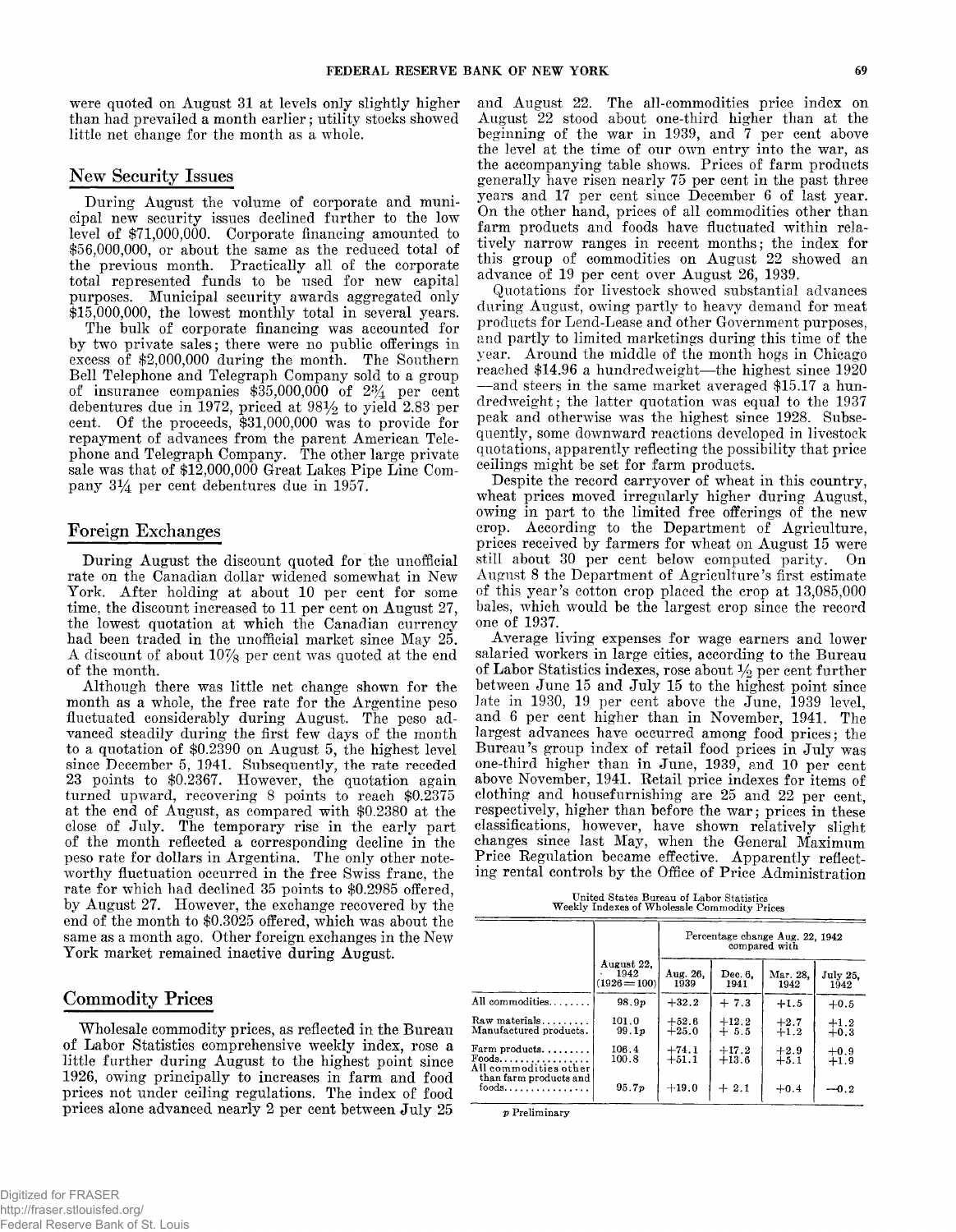**in defense areas, the index of urban rents registered a decline between May and July, to a point only about 3 per cent above the June, 1939 level.**

# **Employment and Payrolls**

**Working forces in New York State factories increased 2 per cent between June and July, and wage payments rose 4 per cent. Seasonal employment gains in the canning industry and additional hirings by war plants accounted for a large part of the gain. In the apparel industry, where a large number of workers were laid oft in June, employment increased slightly in July, contrary to the usual seasonal tendency. Compared with July, 1941, manufacturing establishments in the State employed** 8^/2 **per cent more workers, and paid out 29 per cent more in wages.**

**The increases in industrial activity for the State as a whole stem principally from Upstate factories where working forces in July were 11 per cent above the year earlier level, and payrolls were 36 per cent larger. In New York City, the year-to-year gains were considerably smaller, 3 per cent in employment and 16 per cent in payrolls. Industrial employment Upstate has been stimulated by numerous war contracts let in various industrial centers in that area, but in New York City, where the manufacture of apparel and other nondurable civilian goods predominates, the unfavorable effects of curtailment orders and material shortages have been more evident. Furthermore, New York City industries have frequently been at a disadvantage in bidding for war contracts because of higher production costs than those of competing industries in other parts of the country. Over 400,000 persons were estimated to have been unemployed in New York City in July, and 82 per cent of the State's unemployment insurance benefit payments during the month went to New York City residents.**

**In the United States as a whole, factory employment in July was** 2 **per cent higher than in June, and payrolls** were  $2\frac{1}{2}$  per cent greater. Employment in war produc**tion, as represented by the machinery and transportation equipment industries, continued to increase, and canneries made large seasonal additions to working forces. Manufacturing employment was** 8^2 **per cent higher in July than in the corresponding 1941 period, and wage payments were almost a third larger.**

**Payroll disbursements in recent months have shown a consistently greater gain than employment, reflecting a continued rise in average weekly earnings. Increased earnings of factory workers have resulted from longer working hours, higher wage rates, and overtime payments. Average hourly earnings, which reflect the higher rate for overtime work as well as increases in basic wage rates, have risen steadily since the outbreak of the war in 1939. In an attempt to set up a " yardstick" for wage stabilization, the War Labor Board, starting with the " Little Steel" decision in mid-July, has been employing a formula for settling wage disputes which is based on the 15 per cent rise in the cost of living between January 1, 1941 and May, 1942, indicated by the Bureau of Labor Statistics index. Early in August the W.L.B. advocated Federal control over all general wage increases, and on August 25, President Roosevelt announced that forthcoming measures to curb increases in the cost of living would include wage stabilization.**

**A total of 37,100,000 persons was employed in civil nonagricultural occupations during July, according to the recently revised estimates of the Bureau of Labor Statistics, nearly 450,000 more than in June and 2.150.000 more than in July, 1941. (These figures exclude self-employed persons, casual workers, and domestic servants, as well as Federal emergency workers and members of the armed forces.) Manufacturing industries accounted for the largest part of both the month-tomonth and year-to-year gains. The number of civil government employees also rose substantially. Retail and wholesale trade establishments, however, reduced working forces from both the June, 1942 and the July, 1941 levels.**

**Total employment in the United States rose 700,000 between June and July to a record level of 54,000,000 persons, according to estimates of the Work Projects Administration. The number of unemployed has remained about the same for the past four months; in July 2.800.000 persons were estimated to be out of work.**

# **Building**

**The daily rate of construction contract awards in 37 Eastern States was maintained near a record level during July despite a drop of about one quarter from the exceptionally high June average. According to the F. W. Dodge Corporation report, with the exception of June, the rate for July was the highest for any month on record, and nearly 60 per cent above the rate for July of last year. Although contract awards for both nonresidential building and heavy engineering construction declined between June and July, both were more than double the figures for July, 1941. By way of contrast, awards for private residential building were at the lowest level for any July since 1934.**

**In New York and Northern New Jersey, the daily rate of construction contract awards during July was almost 50 per cent below June, but more than 40 per cent above the corresponding month of last year. All of the yearto-year increase was in Upstate New York, as the rate of awards in the Metropolitan New York and Northern New Jersey area was down sharply from the year earlier level.**

**In this region contracts for all major types of construction dropped sharply between June and July. Compared with July, 1941, however, awards for nonresidential construction were between two and three times the year earlier level. Factory building, which accounted for almost 40 per cent of all contracts awarded in the district during July, was primarily responsible for this gain. On the other hand, contracts for residential building amounted to less than one-third the volume of such contracts in July, 1941. In this area defense housing projects have been relatively less numerous than in other sections of the country, and the curbs upon nonessential building activity have caused a marked decline in other residential construction. During the first seven months of 1942, the total volume of residential contract awards was 36 per cent below the corresponding period of 1941. In contrast, for the 37 States as a whole, total residential building contracts showed little change between these periods as the volume of public housing projects was large enough to offset the decline in private building.**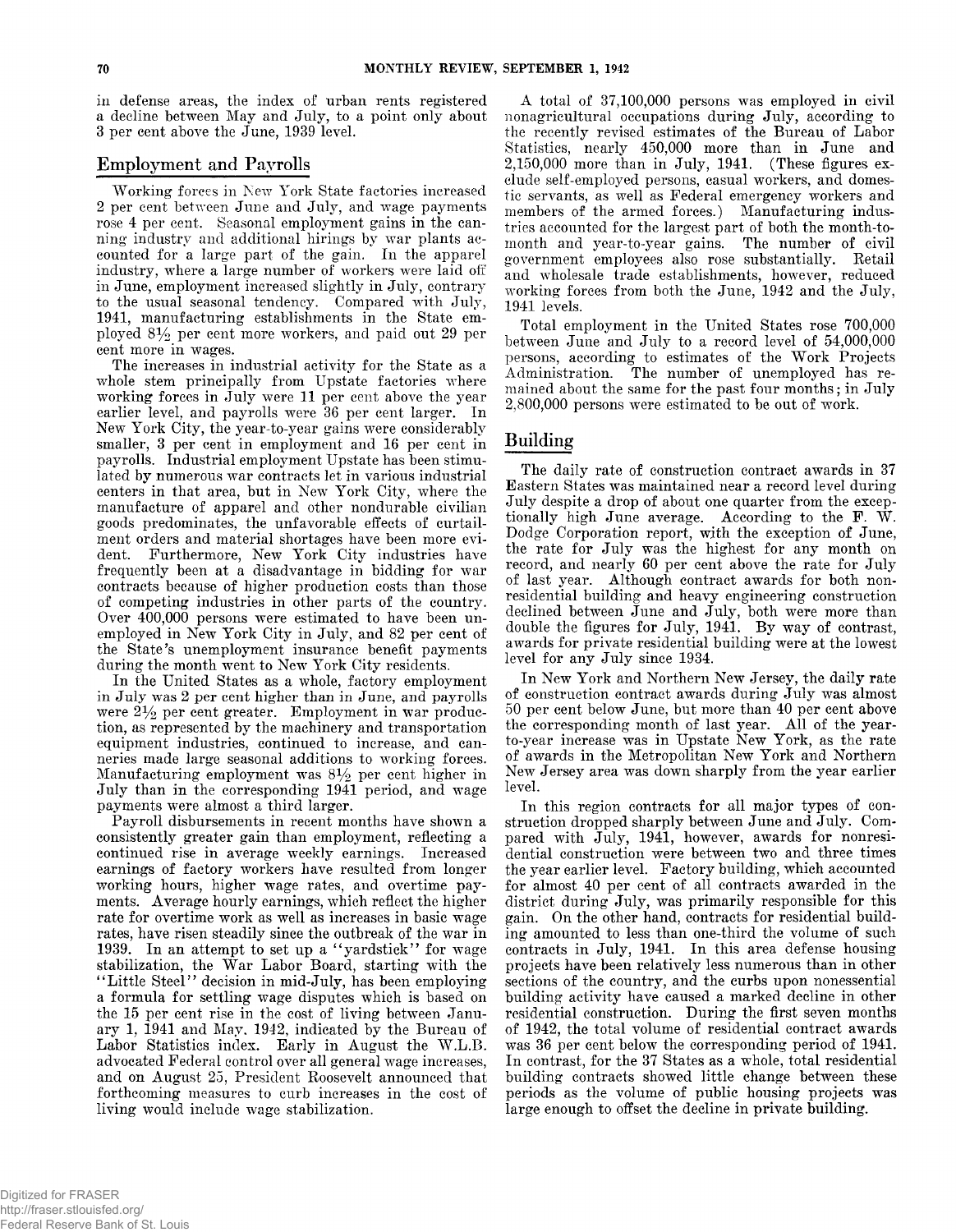# **Production and Trade**

**Such data as are available for August indicate the maintenance or further advance of the general level of production and trade. The problem of adequate scrap supplies continued to be critical in the steel industry, but even so mills were able to maintain output at near capacity levels. According to trade comment, industry-wide scrap piles on July 1 averaged only two to three weeks' supply at the current rate of consumption, compared with stocks on January 1, 1941 representing over six weeks' supply at the 1940 rate of consumption. During the month, the W.P.B. announced its approval of a program providing for new iron ore routes, supplementing the present one through the Soo locks. When completed, these facilities will be adequate for handling the shipment of 100,000,000 tons of ore annually. The American Iron and Steel Institute estimates that the steel making capacity of the country increased 628,000 tons during the first half of 1942 to 89,200,000 tons, mostly in electric furnace capacity. Electric power production was at a record level in August, and the output of crude petroleum, during the first three weeks of the month, averaged somewhat higher than in July.**

#### **Production and Trade in July**

**During July the monthly index of production and trade computed at this bank rose three points to a record high of 118 per cent of estimated long term trend. (The previous peak, 116, occurred in August, 1941.) Each of the major components of the index— production, primary distribution, and distribution to consumer shared in the advance between June and July.**

**The rise of 4 points in the group index of distribution to consumer represented a reversal of the uninterrupted downward movement of this index since January. Improvement in sales volumes in July, on a seasonally adjusted basis, was largely restricted to department stores, sales of which dropped much less than in most other years between June and July. Sales of leading mail order houses are also estimated to have shown smaller decreases than usual in July, while declines in sales of variety and grocery chain store systems were of approximately the average seasonal magnitude. In comparison with July, 1941 there appears to have been** PER CENT



|                                                                                                                                                    | 1941              |                   | 1942                             |                           |
|----------------------------------------------------------------------------------------------------------------------------------------------------|-------------------|-------------------|----------------------------------|---------------------------|
|                                                                                                                                                    | July              | May               | June                             | July                      |
| Indexes of Production and Trade*<br>$(100 =$ estimated long term trend)<br>Index of Production and Trade                                           | 113               | 114               | 115p                             | 118p                      |
| $Production \dots \dots \dots \dots \dots \dots \dots \dots \dots$                                                                                 | 116               | 121               | 123n                             | 126p                      |
| $Producers' goods - total, \ldots, \ldots$<br>Producers' durable goods<br>Producers' nondurable goods                                              | 123<br>127<br>120 | 148<br>168<br>125 | 152p<br>177p<br>124p             | 156p<br>185p<br>124p      |
| $Consumes' goods - total \ldots$<br>Consumers' durable goods<br>Consumers' nondurable goods                                                        | 107<br>114<br>105 | 87<br>45<br>101   | 88p<br>45p<br>102p               | <b>88p</b><br>44p<br>103p |
| Durable goods—total<br>Nondurable goods—total                                                                                                      | 123<br>111        | 132<br>111        | 138p<br>111v                     | 143p<br>112p              |
| Primary distribution $\ldots \ldots \ldots \ldots$<br>Distribution to consumer<br>Miscellaneous services                                           | 116<br>107<br>102 | 136<br>85<br>124  | 137p<br>83 p<br>124 <sub>p</sub> | 140p<br>87 p<br>125p      |
| Cost of Living, Bureau of Labor Statistics<br>$(100 - 1935 - 39$ average)                                                                          | 105               | 116               | 116                              | 117                       |
| Wage Rates<br>$(100 = 1926 \text{ average}) \dots \dots \dots \dots \dots$                                                                         | 123               | 135               | 136p                             |                           |
| Velocity of Demand Deposits*<br>$(100 = 1935 - 39 \text{ average})$<br>$New York City \ldots \ldots \ldots \ldots \ldots$<br>Outside New York City | 59<br>89          | 66<br>88          | 61<br>85                         | 62<br>86                  |

**p Preliminary. \* Adjusted for seasonal variation.**

**a considerable reduction in the physical volume of retail trade. While merchants in some lines reported considerable increases in dollar sales between July, 1941 and July, 1942, an adjustment for the higher prices prevailing this year results in substantially smaller gains, or actual reductions, in physical sales volumes. Moreover, the business of selling new passenger cars has virtually disappeared, and in other fields as well material shortages and curbs upon production have resulted in severe curtailment of sales.**

**Productive activity during July was at a new high level. While production of nondurable goods and of consumers' durable goods held at approximately their June levels, and in many lines showed considerable reductions from the levels of a year before, there was a continuation of the rapid rise in the output of producers' durable goods, a classification which includes many types of war materials. According to the W.P.B., aircraft production was up 11 per cent over June, ordnance 26 per cent, naval ship production 22 per**



**1939-41 as published by Am erican Bureau of Shipping; data for 1942 as reported by U . S. M aritim e Com m ission)**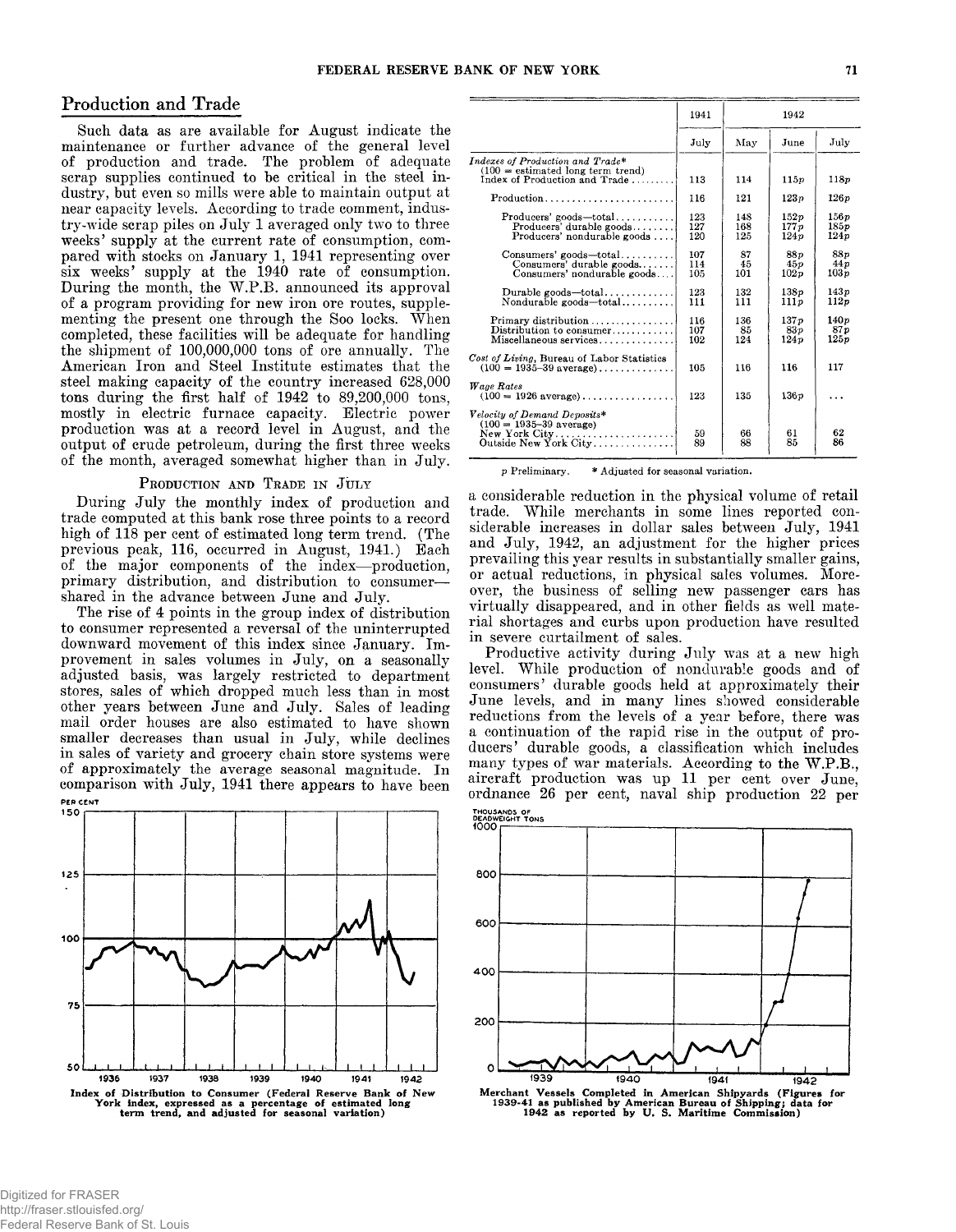**cent, and merchant ship tonnage 6 per cent. The accompanying chart portrays the sharp rise in the tonnage of merchant vessels completed at American shipyards during the first seven months of this year. On the basis of the performance of the nation's shipyards and the increased need for cargo space, the W.P.B. is reported to have raised the schedule for the remainder of the year, which, if realized, would bring the total for 1942 ten per cent above the 8,000,000 ton goal originally set by the President.**

**In his second war production report, issued on August 22, Chairman Nelson of the W.P.B. indicated that while the output of munitions as a whole had increased 16 per cent between June and July, progress was uneven, and production fell somewhat short of forecasts made at the beginning of July. He stated that the war production effort had now entered a phase involving a careful balancing of requirements calling for effective direction of the flow of materials and a comprehensive system of production control.**

# **Department Store Trade**

**As was also the case in other sections of the country, department stores in the Second Federal Reserve District, in a reversal of the tendency of recent months, reported relative sales improvement during July. While there was a decrease in the actual dollar volume of sales between June and July, the decline was considerably smaller than usually occurs. (In August, on the basis of figures made available by a group of department stores for the three weeks ended August 22, sales appear to have advanced more than usual over the July level.)**

**Second District department store sales on a seasonally adjusted basis declined sharply between March and June. One influence doubtless was the extension of consumer credit restrictions, effective May 6. Another was the imposition of retail price ceilings, effective May 18, which provided an assurance to consumers that March price levels would continue to prevail for many classes of commodities. There appeared to be some disposition on the part of individuals to draw upon stocks which they had previously accumulated, and at the same time enlarged**



**income tax payments and War bond purchases drew upon consumer spending power. In July and August, on the other hand, department store trade appears to have benefited from tendencies to spend vacations at or near home and, in many areas, by an absence of seasonal reductions in employment and consumer incomes.**

**Reflecting the application of consumer credit restrictions to charge accounts, as announced by the Board of Governors of the Federal Reserve System on May 6, there has been a marked increase in recent months in the rate of collections against such accounts on the part of department stores in the Second Federal Reserve District. As indicated on the accompanying chart, of charge account balances outstanding at the beginning of July, 1942, 51 per cent were collected during the month; in July a year ago, the corresponding figure was 42 per cent. Largely as a result of the more prompt payment of bills, together with a reduced proportion of credit sales, aggregate charge account balances, which frequently have shown some rise in May and June, declined during these months this year, and in July there was a further drop of greater than usual proportions. Outstanding charge account balances on July 31 were 22 per cent smaller than on the same date of 1941.**

**Retail stocks of merchandise on hand in the reporting department stores in this District at the end of July were 82 per cent higher than a year earlier. Returns from a limited number of department stores in this District indicate that at the end of July outstanding orders for merchandise purchased by the stores, but not yet delivered, were little changed from June, but were approximately 18 per cent lower than those at the end of July, 1941.**

|                                                                                                                                                                                                                                                                                                                                                                                                                                                                                                                                                                                        | Percentage changes from a year earlier                                                                                                                                       |                                                                                                                                                                                     |                                                                                                                                                 |  |  |
|----------------------------------------------------------------------------------------------------------------------------------------------------------------------------------------------------------------------------------------------------------------------------------------------------------------------------------------------------------------------------------------------------------------------------------------------------------------------------------------------------------------------------------------------------------------------------------------|------------------------------------------------------------------------------------------------------------------------------------------------------------------------------|-------------------------------------------------------------------------------------------------------------------------------------------------------------------------------------|-------------------------------------------------------------------------------------------------------------------------------------------------|--|--|
| Department stores                                                                                                                                                                                                                                                                                                                                                                                                                                                                                                                                                                      | Net sales                                                                                                                                                                    |                                                                                                                                                                                     |                                                                                                                                                 |  |  |
|                                                                                                                                                                                                                                                                                                                                                                                                                                                                                                                                                                                        | July, 1942                                                                                                                                                                   | July, 1942                                                                                                                                                                          | Stock on hand<br>Jan. through lend of month.<br>July, 1942                                                                                      |  |  |
| $New York City \ldots \ldots \ldots \ldots \ldots$<br>Northern New Jersey<br>Westchester and Fairfield Counties<br>$Bridgeport \ldots \ldots \ldots$<br>Lower Hudson River Valley<br>Poughkeepsie<br>Upper Hudson River Valley<br>Albany<br>Central New York State<br>Mohawk River Valley<br>Syracuse<br>Northern New York State<br>Southern New York State<br>$Binghamton \ldots \ldots \ldots \ldots \ldots \ldots$<br>Elmira<br>Western New York State<br>$\text{Buffalo} \dots \dots \dots \dots \dots \dots \dots \dots$<br>Niagara Falls<br>$Rochester$<br>All department stores | $+1$<br>$+1$<br>$+6$<br>$-2$<br>$-1$<br>$\frac{1}{2}$<br>$-12$<br>$-21$<br>$+2$<br>$+9$<br>$-17$<br>$-17$<br>$-6$<br>$-13$<br>$+6$<br>$+9$<br>$+10$<br>$+34$<br>$+8$<br>$+1$ | $+9$<br>$+8$<br>$+10$<br>$+14$<br>$+17$<br>$+ 5$<br>$+ 9$<br>$+ 2$<br>$- 4$<br>$+13$<br>$+25$<br>$+9$<br>— ჩ<br>$+11$<br>$+8$<br>$+17$<br>$+15$<br>$+18$<br>$+36$<br>$+11$<br>$+10$ | $+87$<br>$+90$<br>$+93$<br>$+52$<br>$+72$<br>32<br>$+$ 44<br>.<br>$+80$<br>$+115$<br>-+ 70<br>- 54<br>+ 65<br>$+$ 63<br>$+34$<br>$+74$<br>$+82$ |  |  |
| Apparel stores                                                                                                                                                                                                                                                                                                                                                                                                                                                                                                                                                                         | $-2$                                                                                                                                                                         | $+11$                                                                                                                                                                               | $+60$                                                                                                                                           |  |  |

**Indexes of Department Store Sales and Stocks, Second Federal Reserve District (1923-25 average = 100)**

|                                                     | 1941<br>July | 1942 |      |      |
|-----------------------------------------------------|--------------|------|------|------|
|                                                     |              | May  | June | July |
| Sales (average daily), unadjusted                   | 81           | 99   | 92   | 81   |
| Sales (average daily), seasonally adjusted.         | 114          | 103  | 96   | 114  |
| Stocks, unadjusted $\ldots, \ldots, \ldots, \ldots$ | 84r          | 160  | 158  | 157  |
| Stocks, seasonally adjusted                         | 96r          | 156  | 167  | 180  |

*r* Revised